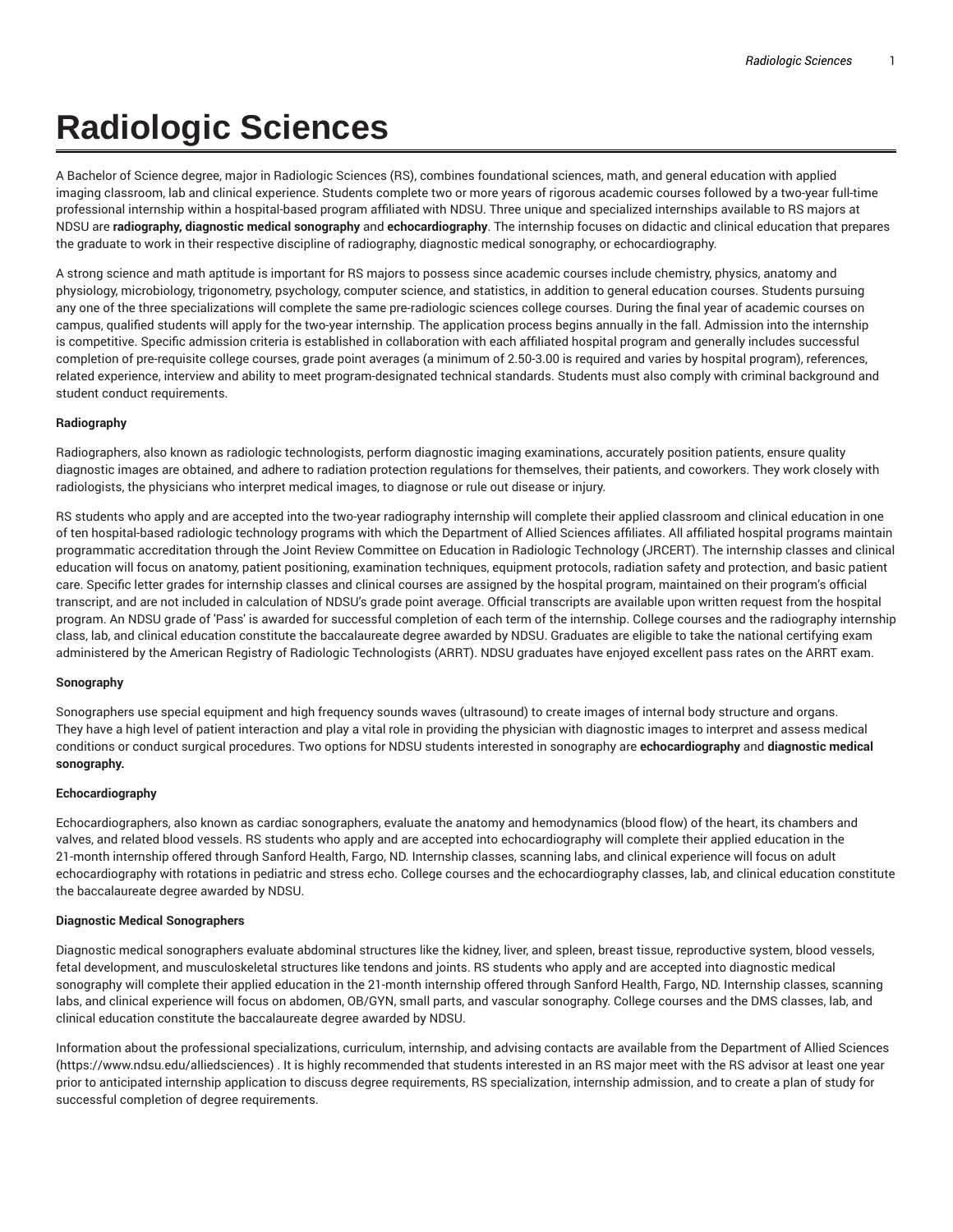# **Major Requirements**

# **Radiologic Sciences Major**

**Degree Type: B.S. Required Degree Credits to Graduate: 132**

### **General Education Requirements for Baccalaureate Degree**

- A list of approved general education courses is available here (http://bulletin.ndsu.edu/past-bulletin-archive/2017-18/academic-policies/ undergraduate-policies/general-education/#genedcoursestext) .
- General education courses may be used to satisfy requirements for both general education and the major, minor, and program emphases, where applicable. Students should carefully review the major, minor, and program emphases requirements for minimum grade restrictions, should they apply.

| Code                                            | <b>Title</b>                           | <b>Credits</b> |
|-------------------------------------------------|----------------------------------------|----------------|
| <b>Communication (C)</b>                        |                                        | 12             |
| <b>ENGL 110</b>                                 | <b>College Composition I</b>           |                |
| <b>ENGL 120</b>                                 | <b>College Composition II</b>          |                |
| <b>COMM 110</b>                                 | <b>Fundamentals of Public Speaking</b> |                |
| Upper Division Writing <sup>+</sup>             |                                        |                |
| <b>Quantitative Reasoning (R)</b> <sup>†</sup>  |                                        | 3              |
| Science and Technology (S) <sup>+</sup>         |                                        | 10             |
| Humanities and Fine Arts (A) <sup>+</sup>       |                                        | 6              |
| Social and Behavioral Sciences (B) <sup>+</sup> |                                        | 6              |
| Wellness (W) $^{\dagger}$                       |                                        | 2              |
| Cultural Diversity (D) <sup>*†</sup>            |                                        |                |
| <b>Global Perspectives (G)</b> <sup>*†</sup>    |                                        |                |

Total Credits 39

\* May be satisfied by completing courses in another General Education category.

† May be satisfied with courses required in the major. Review major requirements to determine if a specific upper division writing course is required.

### **Major Requirements**

| Code                                                                                                                                  | <b>Title</b>                                                                                                                     | <b>Credits</b> |  |  |
|---------------------------------------------------------------------------------------------------------------------------------------|----------------------------------------------------------------------------------------------------------------------------------|----------------|--|--|
| <b>Radiologic Science Major Requirements</b>                                                                                          |                                                                                                                                  |                |  |  |
| <b>CHP 190</b>                                                                                                                        | <b>Critical Thinking and Academic Success</b>                                                                                    | $\overline{2}$ |  |  |
| <b>RS 200</b>                                                                                                                         | Introduction to Radiologic Sciences                                                                                              |                |  |  |
| <b>RS 496</b>                                                                                                                         | <b>Field Experience</b>                                                                                                          | 60             |  |  |
| Professional education (internship) within an accredited affiliated school of radiologic technology includes the capstone experience. |                                                                                                                                  |                |  |  |
| <b>Related Courses Required:</b>                                                                                                      |                                                                                                                                  |                |  |  |
| <b>BIOC 260</b>                                                                                                                       | Elements of Biochemistry                                                                                                         | 4              |  |  |
| or BIOC 460                                                                                                                           | Foundations of Biochemistry and Molecular Biology I                                                                              |                |  |  |
| <b>BIOL 220</b><br>& 220L                                                                                                             | Human Anatomy and Physiology I<br>and Human Anatomy and Physiology I Laboratory (May satisfy a general education category S)     | $\overline{4}$ |  |  |
| <b>BIOL 221</b><br>& 221L                                                                                                             | Human Anatomy and Physiology II<br>and Human Anatomy and Physiology II Laboratory                                                | 4              |  |  |
| <b>CHEM 117</b><br>& 117L                                                                                                             | <b>Chemical Concepts and Applications</b><br>and Chem Concepts and Applications Lab (May satisfy a general education category S) | $\overline{4}$ |  |  |
| <b>CSCI 114</b>                                                                                                                       | Microcomputer Packages (May satisfy a general education category S)                                                              | 3              |  |  |
| or CSCI 116                                                                                                                           | <b>Business Use of Computers</b>                                                                                                 |                |  |  |
| <b>MATH 105</b>                                                                                                                       | Trigonometry (or higher level)                                                                                                   | 3              |  |  |
| Select one microbiology course and lab from the following:                                                                            |                                                                                                                                  |                |  |  |
| <b>MICR 202</b><br>& 202L                                                                                                             | <b>Introductory Microbiology</b><br>and Introductory Microbiology Lab                                                            |                |  |  |